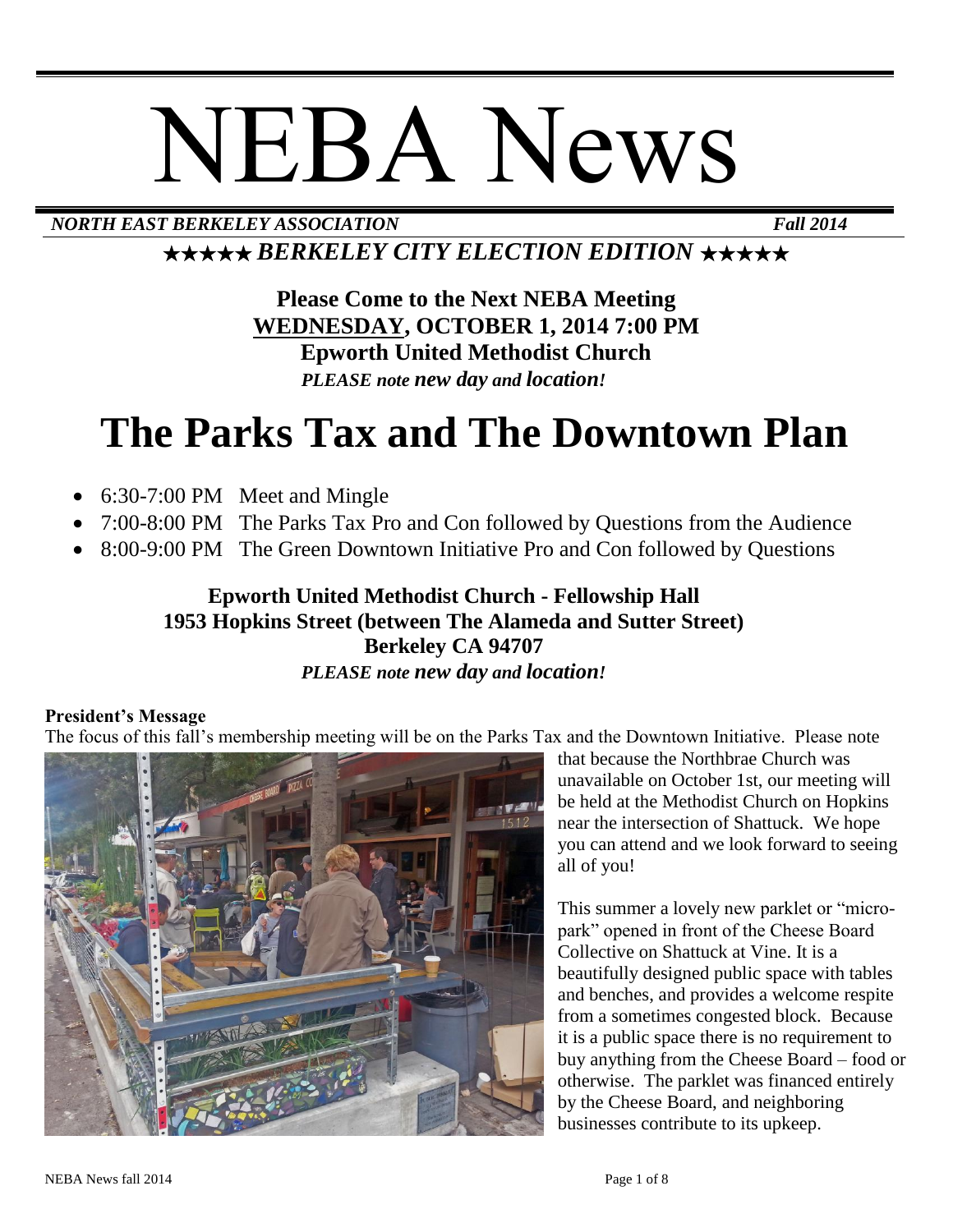

*Photos by I. Gaston*

The concept of a parklet originated in San Francisco in 2005, and there are now approximately 40 of them dotting its landscape. Owing to their popularity, parklets have cropped up all over North America from New York to Dallas to Portland to Vancouver, B.C.

In 2013, the City of Berkeley got on board and approved a three-year pilot program allowing up to ten parklets, each of which will incur a loss in revenue of two parking spaces. In some instances, new parking spaces will be added elsewhere to replace the ones lost. Two more parklets are planned in the Gourmet Ghetto. t**Isabelle Gaston, PhD**

# **THREE CHEERS FOR DIRECT DEMOCRACY AND CITIZEN BALLOT INITIATIVES**

#### **Barbara Gilbert**

Yes, our state and local ballots are long and sometimes strewn with semi-ludicrous ballot measures. Ballot-box legislating can occasionally create chaos. But I would not have it any other way.

Citizen right of direct democracy—initiative, referendum, recall—is a vital ingredient of the checks and balance system of our democracy, complementing, checking, and balancing the sometimes wrong-headed, outlandish, or missing mandates of our executive, legislative and judicial branches.

Direct democracy is particularly important in California, effectively a one-party state. We are all mostly Democrats, but nevertheless can disagree on many vital issues.

In California, citizen initiatives have reformed medical marijuana and criminal law, protected long-time homeowners, subject new taxation to a higher voter mandate, and changed medical malpractice laws. In Berkeley, voters have been able to express their will via initiatives on Bus Rapid Transit, City financial planning (the FACTS initiative), and, this November, on the shape of our Downtown and the legitimacy of newly-drawn redistricting lines. Through the umbrella effect of state-level citizen initiatives, Berkeley voters now have more say on local property-related taxes and fees.

We are all occasionally unhappy with our elected representatives for their sins of commission and omission, and sometimes their arrogance, even if we voted for them and might still vote for them again, given limited choices. Direct democracy allows us to be more nuanced in our choices and impact with regard to some important matters.

So voters, as tiresome as can be, please carefully read your voter pamphlet and other materials on state and local ballot measures. You may thereby have more impact on events than in voting for some judge or transit director or representative chosen by insiders, about whom you'll learn zilch in the voter pamphlet, and over whose official actions you may have little or no influence.

*NEBA needs you!* NEBA is inviting a small number of sincere new board members who love Berkeley and who want to share information and opinions directly with neighbors through our public meetings and newsletter, the *NEBA News*.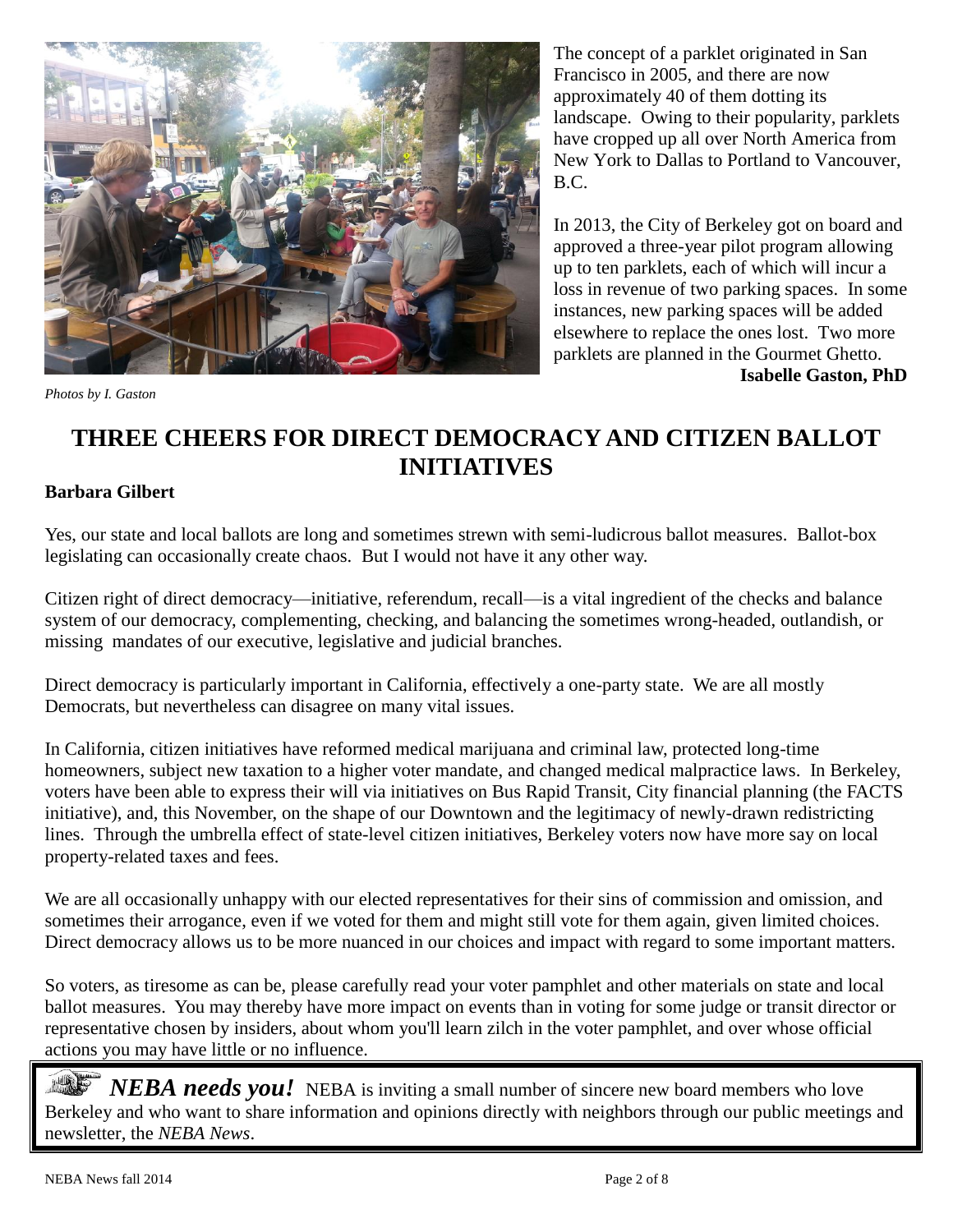# **BERKELEY'S NOVEMBER BALLOT MEASURES**

There are seven local ballot measures this November—tax on sugared beverages, parks tax, recall amendment, corporate personhood advisory, flex work advisory, downtown initiative, and redistricting. Following, in ascending order of complexity and importance, is a brief description, outline of pros and cons, and statement of NEBA Board voting recommendation (if any). All measures require a simple majority for passage, except for the parks tax which requires two-thirds approval.

#### **MEASURE O, CHARTER AMENDMENT RE: RECALL**

Revises recall provisions of Berkeley Charter to conform to state and case law, to facilitate consolidation of elections and reduce likelihood of special elections. Placed on ballot unanimously by City Council. No opposing arguments filed. **NEBA Board recommends YES ON MEASURE O**

#### **MEASURE P, ADVISORY RE: CORPORATE PERSONHOOD**

Advisory measure calling for an amendment to the U.S. Constitution to abolish the concept that corporations be considered persons entitled to constitutional rights, and that expenditure of money is free speech. Placed on ballot unanimously by City Council. A similar measure on the state ballot was recently removed by the California Supreme Court on the grounds that it is probably an invalid measure for the state ballot. No opposing arguments filed. **NEBA Board takes NO POSITION ON MEASURE P**

#### **MEASURE Q, ADVISORY RE: FLEX WORK TIME**

Advisory measure to City council to adopt an ordinance giving all Berkeley workers the right to request part-time work and to promote the right of request and request approval at the state and federal level (for state and federal employees), subject to the flex time work not causing operational problems. Placed on ballot by voter petition. Measure promotes flexible work options (such as part-time, telecommuting, compressed work weeks) that would ostensibly improve family life, increase employment, increase productivity, reduce turnover, and reduce environmental impacts. Addresses issues of caregiving and work/family balance. Proponents assert that working less may lead to focus on quality time rather than more "stuff" thereby lessening environmental impacts. No opposing arguments filed. **NEBA Board takes NO POSITION ON MEASURE Q**

#### **MEASURE S, REDISTRICTING**

Measure would "certify" with majority approval the new voting district lines approved by City Council majority. After almost four years of wrangling and a successful referendum to place this Council decision before the voters, it is now up to voters to decide if these will be the district lines until the next census in 2020 or whether the City need immediately embark on a new redistricting process. Placed on ballot in compliance with Charter provisions re: referendums.

For a full discussion of the recent redistricting process, go to the opinion piece written by Barbara Gilbert, NEBA board member, at p.2 of <http://northeastberkeleyassociation.org/Newsletters/NEBA%20Newsletterspring%202014.pdf>

#### **Arguments for**

NEBA News fall 2014 **Page 3 of 8** This map, chosen by City council majority after an extensive public outreach and affirmation by the courts, meets all legal criteria: equal district populations, compact and understandable boundaries, protection of communities of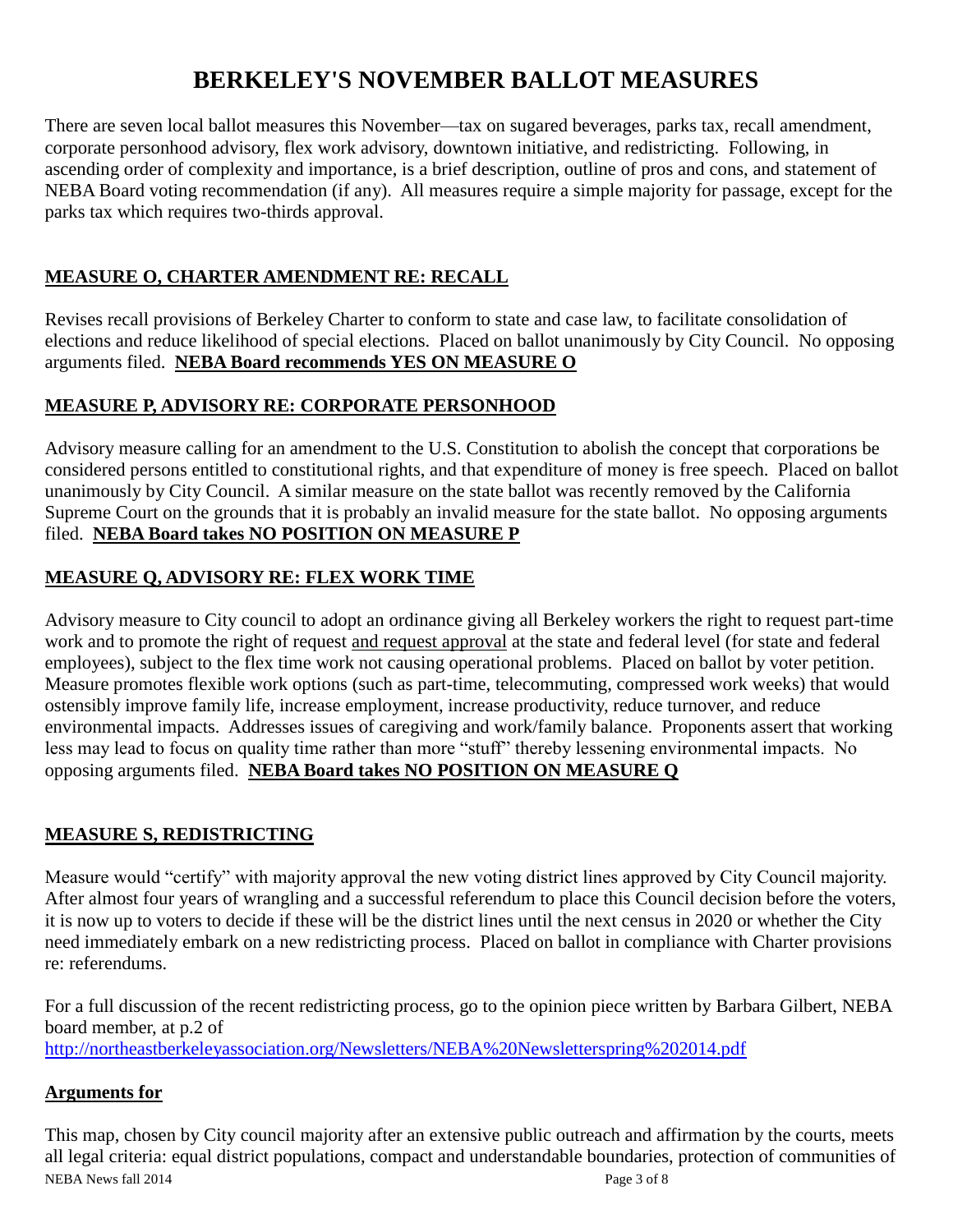interest. After almost four years of process, we have a fair map and it's time to move on.

#### **Arguments against**

This map disenfranchises voters, divides communities of interest, and is gerrymandered to protect political friends and punish political enemies. It creates an illicit fraternity-dominated "student district" and unnecessarily divides neighborhoods. The process creating this map was not fair and open. We need to reject this map and start anew with a Citizens Independent Redistricting Commission.

#### **NEBA Board recommends a YES VOTE ON MEASURE S**

#### **MEASURE D, TAX ON DISTRIBUTORS OF SUGARY BEVERAGES**

Imposes a 1 cent per ounce tax on the distribution to Berkeley stores and restaurants of high-calorie low-nutrition sugary drinks and sweeteners used to make these drinks, exempting sweeteners used by consumers, items sold by very small retailers, and certain other items. The tax to be paid directly by distributors. The measure envisions the establishment of an expert panel to advise the City on programs to educate the public and reduce consumption of sugar-sweetened beverages. Placed on ballot unanimously by City Council. This is a general tax requiring a simple majority for passage and the funds garnered would go into the City's General Fund (as opposed to a special tax requiring two-thirds approval, where the funds garnered would go into a special fund strictly usable only for the stated purpose). The general tax route was chosen to enhance the measure's chance of passage. Presumably, the expert panel and proponents of the measure would generate enough pressure to ensure that any General Fund revenues garnered by the tax would not be diverted to other purposes.

The measure is aimed at the public health crises of diabetes, obesity, and tooth decay thought to be significantly engendered by the intensive promotion and consumption of sugary beverages, and particularly damaging to children, low-income communities, and communities of color. There are also significant health care costs attributable to these diseases.

#### **Arguments For**

Sugary drinks cause widespread health problems starting in childhood, with one-third of all children (and nearly half of minority children) predicted to develop diabetes. There are also issues of heart disease and tooth decay. Hundreds of millions of dollars is spent by "Big Soda" on marketing to children. This measure will directly address the health issues and educate the public about healthier food choices.

#### **Arguments Against**

Since revenues would go into the City's General Fund, this measure does not ensure that revenues will be directed toward health and wellness programs and it would enable Berkeley officials to spend the money how they choose. The measure contains arbitrary and confusing exemptions relating to types of drinks to be taxed and types of stores to be covered. This is the wrong way to address complex health issues.

#### **NEBA Board takes NO POSITION ON MEASURE D**

#### **MEASURE F, INCREASE IN PARKS TAX**

Proposes 16.7% increase in existing special tax for parks to "sustain community parks...children's playgrounds, tennis, basketball courts, and ball fields..." and changes the annual inflation factor to a choice of two other inflation factors from which the City Council can choose when making annual adjustment. The tax for the average 1900sf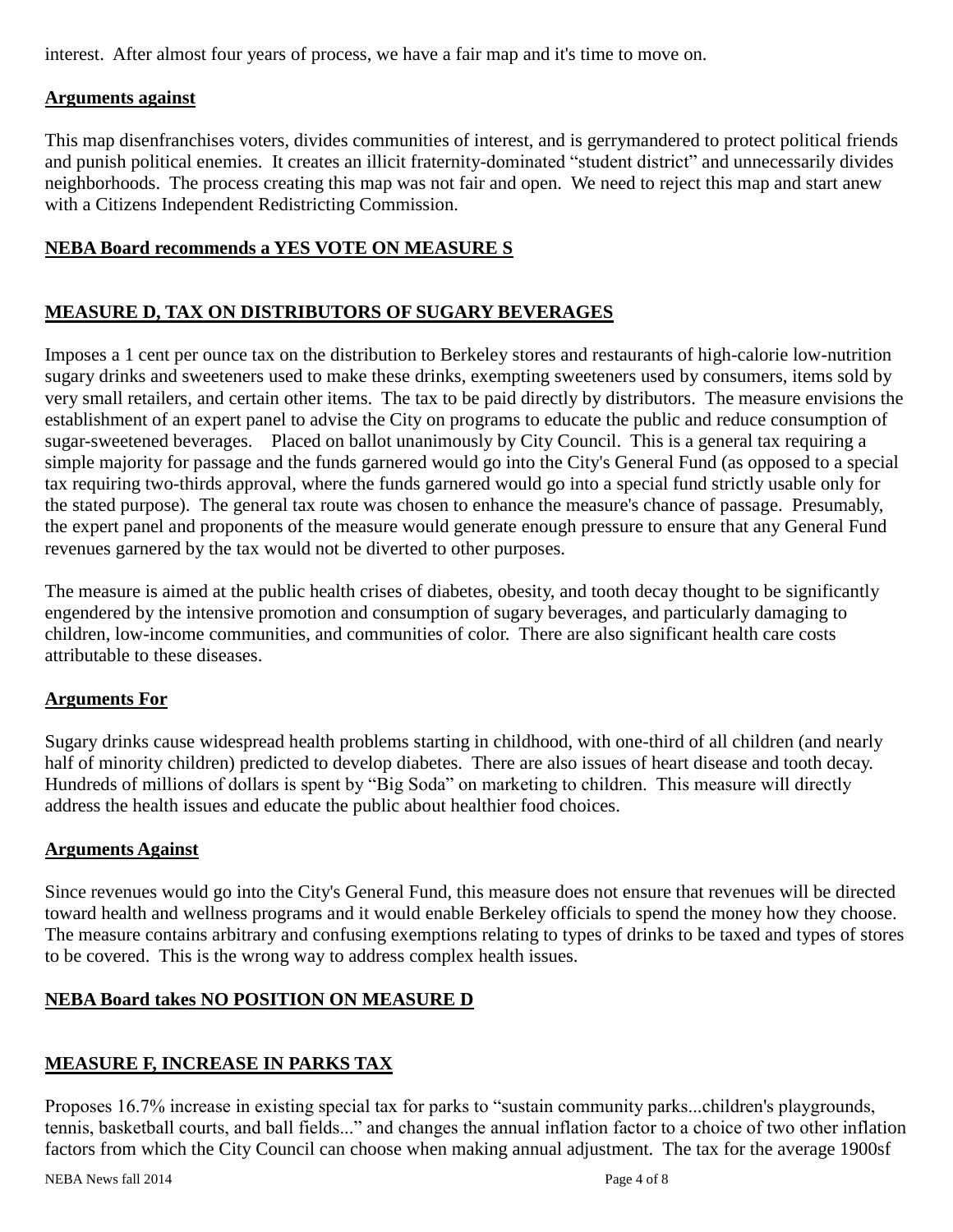home would rise from about \$240 to \$280 the first year.

#### **Arguments For**

The growth in park acreage, population, and park usage has increased the cost of caring for City parks. Although staffing has been reduced 25% and maintenance has been cut back, there is still a budget deficit. Without a modest increase in the tax, services will be cut and closing of some parks considered. This tax increase will ensure proper care for our parks; delaying major maintenance will increase long-term costs. Healthy parks and related amenities are vital to our City.

#### **Arguments Against**

Since the original 1997 parks tax, the tax rate and revenues have doubled, yet staff has been cut and our parks are deteriorated. This is not a problem of inadequate funds, but of gross mismanagement. Parks moneys have been directed to greatly increased compensation for fewer employees. This measure doesn't specify exactly where the new money would go, but it likely would be similarly misspent. The City needs a master plan to address \$1B in City liabilities and fairer cost-sharing among the major stakeholders—employees, UC, and developers, in addition to taxpayers. Voters need to demand fiscal reform and reject short-term fixes that delay a true reckoning.

#### **NEBA Board recommends a NO VOTE ON MEASURE F**

#### **MEASURE R, DOWNTOWN INITIATIVE**

Placed on ballot by citizen initiative. Would significantly amend City's Zoning Ordinance for Downtown, superseding the Downtown zoning advisory measure passed by voters in 2010. Since the measure would legally enact zoning changes, few amendments could be made without subsequent voter approval. This is a very complex measure (as was the 2010 measure). Would change height limits; impose additional developer requirements and fees; establish a civic center Historic District Zoning Overlay prohibiting most commercial activity therein; upgrade various requirements for "green" buildings, auto and bike parking, prevailing wage, local hire, and sale of alcohol; mandate on-site affordable housing instead of in-lieu payments; and much more.

#### **Arguments For**

This measure would fulfill and expand the promises of 2010 by closing loopholes in the 2010 measure and promoting and expanding many public goods including: higher green building standards, on-site affordable housing, expanded bike and auto parking requirements, enhanced job opportunities for Berkeley residents and higher wages, increased developer fees to be directed toward public goods such as public restrooms and open spaces. Also imposes a needed "Civic Center Overlay" to protect historic Downtown civic buildings from commercial uses. Respects existing neighborhoods. The opponents claim that nothing would get built under this measure is simply not credible given skyrocketing demand.

#### **Arguments Against**

Measure would end the Downtown revival by imposing new and overly-stringent requirements that would stop new affordable housing and hotel development, and reduce anticipated tax revenues from such development. It would overturn the 2010 Downtown Plan approved by 64% of voters and change the rules in the middle of the process. 1300 planned housing units will not likely be built and buildings over 60' tall would be financially infeasible. It would make Berkeley more expensive, car-dependent, and polluted. It is an inflexible and partly illegal measure whose flaws could only be fixed at the ballot box with more costly elections, or through costly litigation.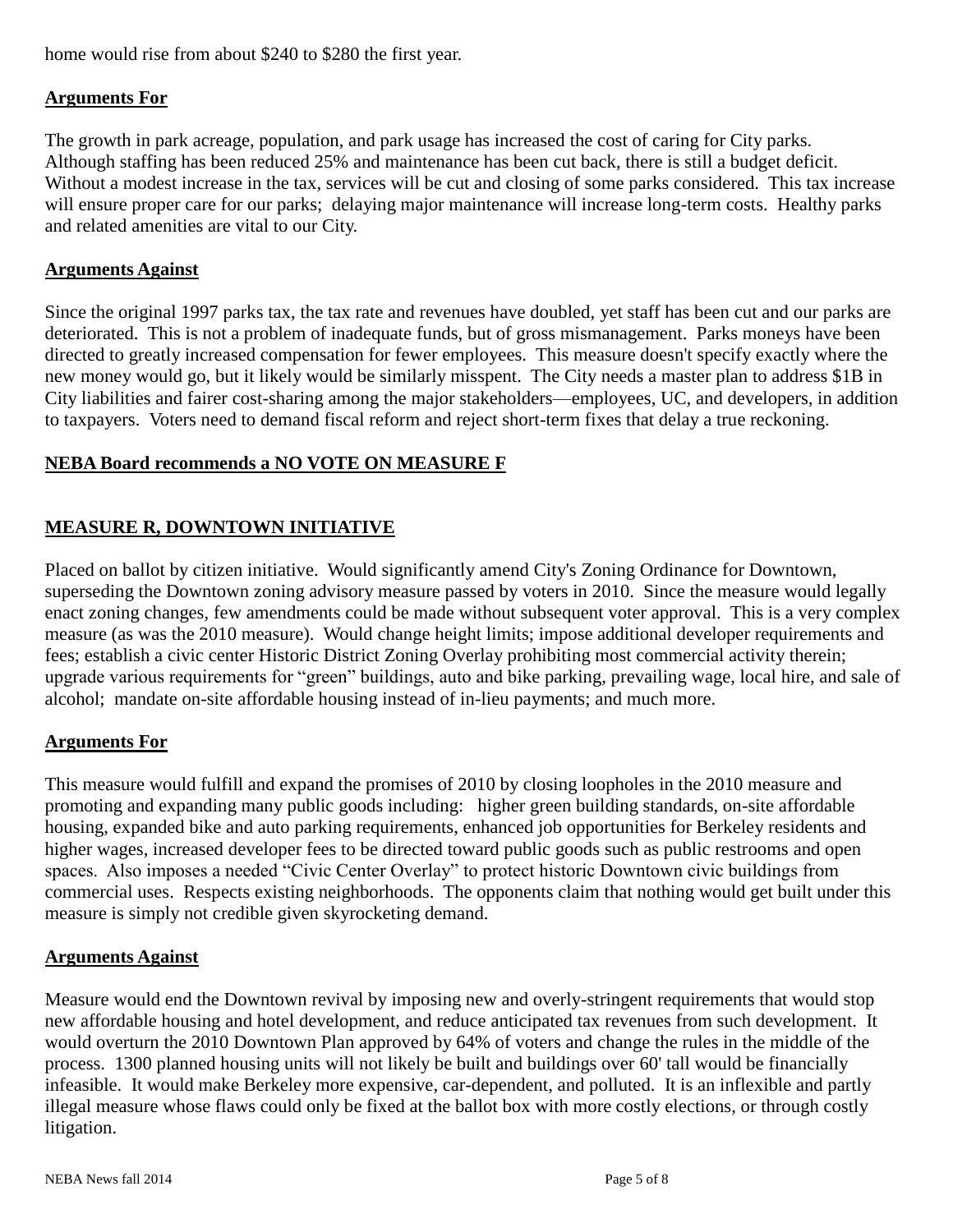#### **NEBA Board recommends a YES VOTE ON MEASURE R**

The NEBA Board discussed this measure extensively and met with both proponents and opponents. We had a very hard time as the measure is so complex and there are positives/negatives on both sides and in the old versus new zoning. In the end, we felt that Measure R, while not perfect, was the better package for Berkeley's Downtown and for the entire Berkeley community. Also, as homeowners and taxpayers, we are not enamored with the relatively low revenue contribution by developers to our City nor with added municipal and environmental costs created by excessive increases in overall and renter population.

### **CITY OF BERKELEY FINANCE DIRECTOR RETIRES**

#### **Isabelle Gaston**

After 20 years at the helm of the Finance Department at the City of Berkeley, Bob Hicks stepped down in August. Interestingly, no reason was provided by the City for his sudden departure. An announcement of his successor has not been made. While never having personally met Mr. Hicks, I felt I knew him, and I trusted him. He spoke at City Council meetings at least several times a year and had a level of gravitas that I admired especially when it came to discussing escalating pension costs.

This past March Mr. Hicks broke the news that CalPERS was going to raise its rates…..again. He looked tired of being the bearer of bad news - a broken record on the mounting fiscal crises. But Mr. Hicks never displayed any emotion much less frustration that most on the Council did not appear to understand the implications of rising CalPERS rates with regard to pension costs or any other important financial matters. I almost felt sorry for him.

The budgetary data NEBA reports in our newsletter were often taken from Mr. Hicks' presentations at Council. We wish Mr. Hicks the best and thank him for his service. It clearly was an unenviable job.



*Naked Ladies in Tilden Park, Aug 2014, S. Robey*

# **SOMETHING TO THINK ABOUT…**

Berkeley faces a huge fiscal crisis with about \$500M in unfunded liability for employee benefits and about \$500M in unfunded infrastructure needs.

Please see the below article about an Arizona firefighter who sees protecting the public from financial ruin as part of his obligation and repairing the fiscal situation with employee givebacks as a duty to the next generation. <http://www.sfgate.com/default/article/Arizona-firefighter-leads-charge-to-cut-pensions-5684717.php>

Also, go to the following link that lists total compensation for City of Berkeley's employees. <http://publicpay.ca.gov/Reports/Cities/City.aspx?entityid=61&fiscalyear=2012>

It's time for our City officials and employees to seriously address the problem, stop nickel-and-diming hardpressed taxpayers and get fairer contributions from the other players--City employees, UC, developers, BUSD, and even local deep-pocket philanthropists.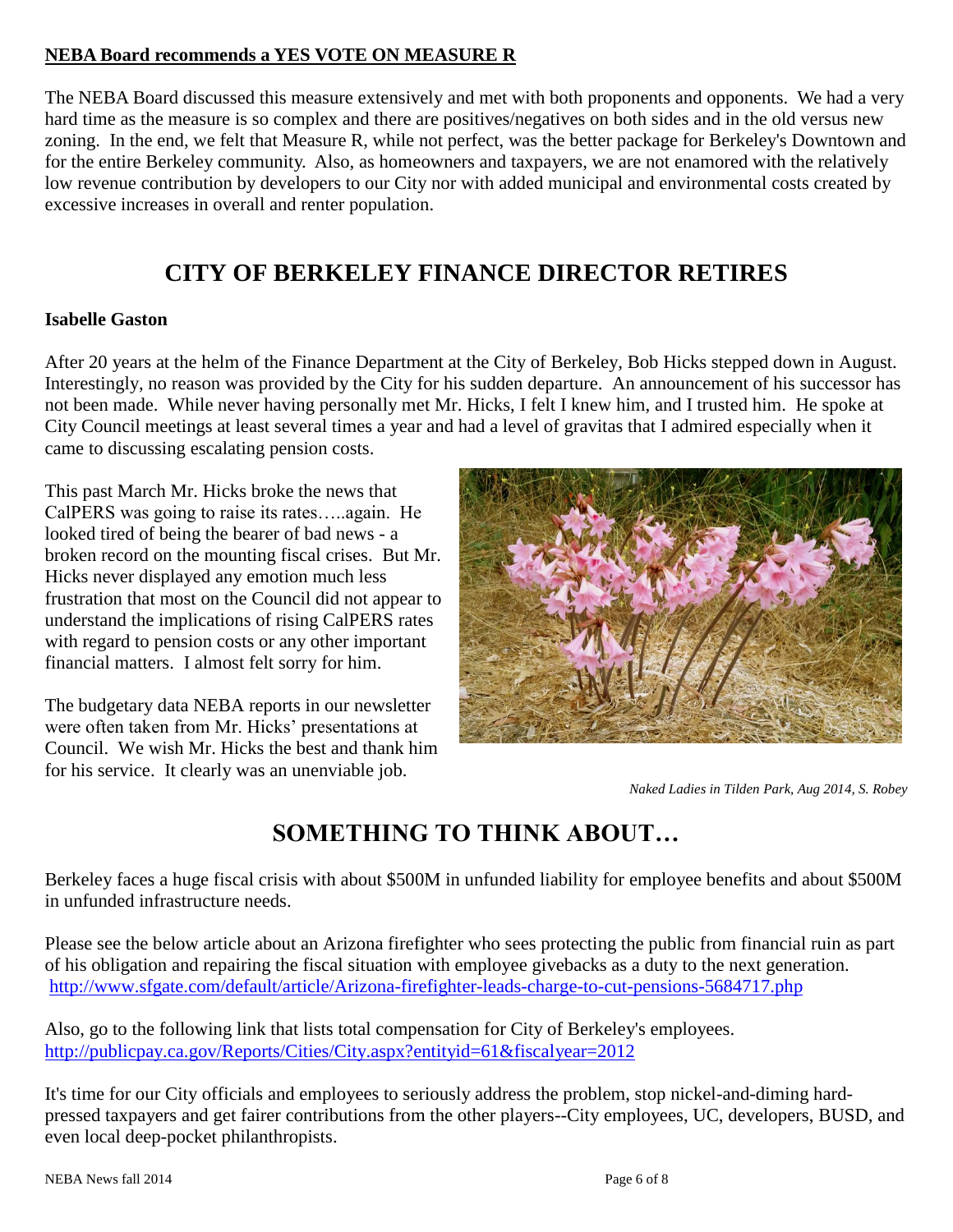



The tragic truth is that every day, dogs in good health with wonderful

personalities are euthanized. Why? They're older. And because they're older, they're not considered adoptable. Muttville rescues senior dogs and finds them new homes or gives them hospice. Muttville also provides information about caring for older dogs and support for people who do. Our foremost need is for loving homes for these wonderful dogs. If you can foster or adopt a dog, or volunteer your efforts, or donate, please do. Or cuddle with a mutt at Muttville's Cuddle Club! They will bring you so much love and joy. Visit<http://www.muttville.org/foster>

**Contact your Berkeley city government with your questions and concerns.** *They want to hear from you!* City Council Roster Contact Information: <http://www.cityofberkeley.info/ContentDisplay.aspx?id=18496>

To receive email newsletters from City Councilmembers Laurie Capiteli and Susan Wengraf: Email [lcapitelli@ci.berkeley.ca.us](mailto:lcapitelli@ci.berkeley.ca.us) with "subscribe" as the subject. Email [swengraf@ci.berkeley.ca.us](mailto:swengraf@ci.berkeley.ca.us) requesting to subscribe to the District 6 e-mail news.

*QUESTION FOR YOU!* Would you prefer receiving your NEBA newsletter electronically? If so, please let us know. Simply send us your email address to  $\frac{info@northeastberkeley association.org}{info@northeastberkeley association.org}$ , and we will email each issue to you! For those who prefer a hard copy, no worries, you will still receive it in the regular mail.

#### BERKELEY CITY COUNCIL MEETINGS

Do you want to learn more about Berkeley City Government? Are you interested in hearing your elected representative's opinions on important issues? One of the best ways is to attend a City Council Meeting. All meetings are held at 2134 Martin Luther King, Jr. Way at 7 PM. There are 7 meetings remaining in 2014: September 30th, October 7th, October 21st, November 18th, December 9th, and December 16th.

Visit [http://www.ci.berkeley.ca.us/Clerk/City\\_Council/City\\_Council\\_\\_Agenda\\_Index.aspx](http://www.ci.berkeley.ca.us/Clerk/City_Council/City_Council__Agenda_Index.aspx) to find the agendas for meetings to come and videos of past meetings.

*HELP!* If you have not yet renewed or joined NEBA, *now is the time*! For over 30 years, your support has enabled NEBA to publish newsletters and present meetings of local interest. No other news medium focuses on issues concerning our area. You will see in-depth information and analysis in this newsletter that you will not see anywhere else ─ not the *Chronicle*, not the *Daily Planet*, and not *Berkeleyside*. Even if you disagree with us, you must agree that talking is good. Every dollar given to NEBA is spent to publish newsletters and present meetings; there are no administrative costs or salaries. Please support us. NEBA is too good to lose!